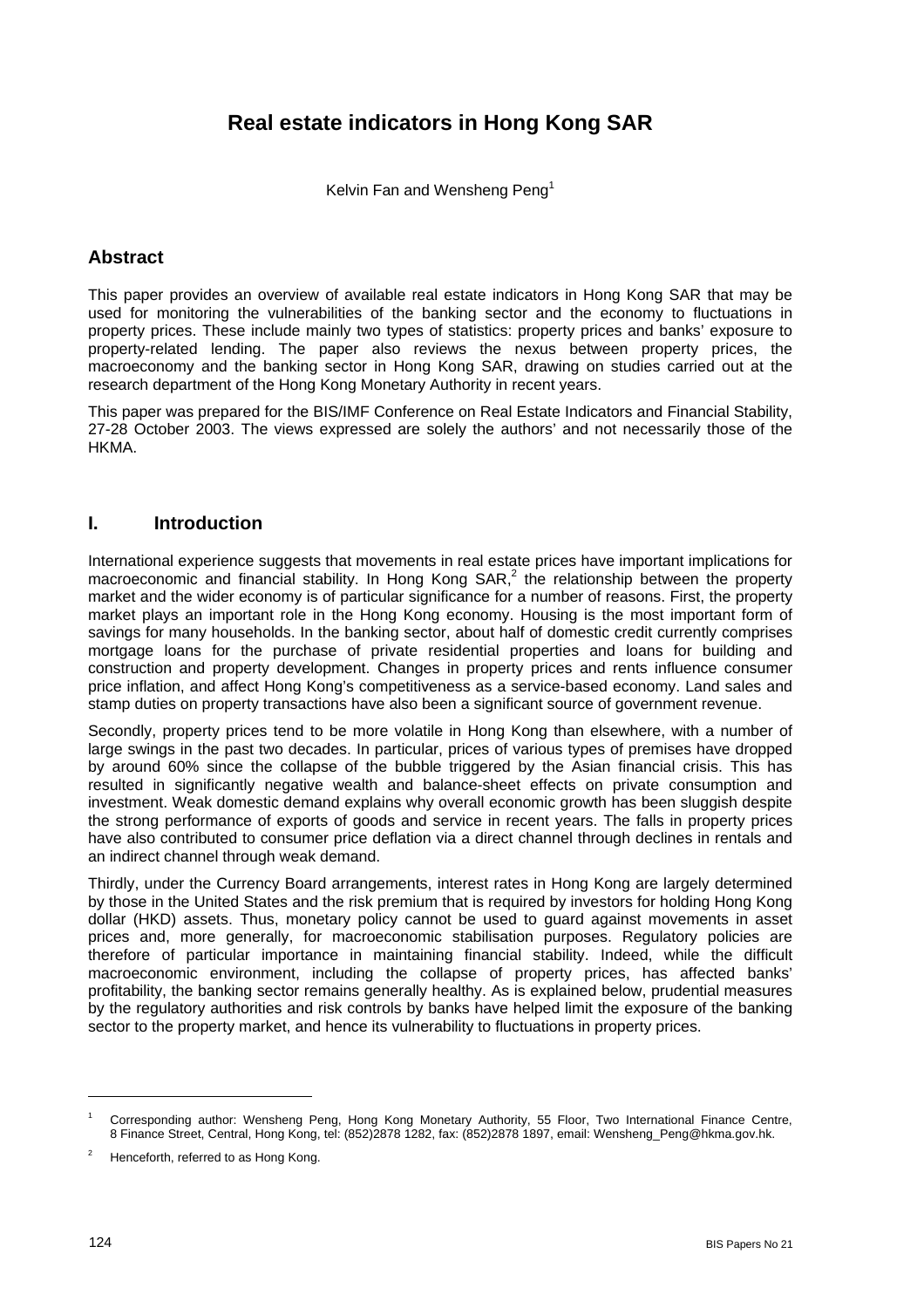This paper provides an overview of the various real estate indicators in Hong Kong that may be used in monitoring the vulnerabilities of the macroeconomy and in particular the banking sector to property price changes. Section II discusses two main types of real estate indicators: property prices and measures of the exposure of banks to the property sector. Section III reviews the nexus between property prices, the macroeconomy and the banking sector in Hong Kong, drawing mainly on analyses conducted by the Research Department of the HKMA in recent years. These studies help shed light on the usefulness of the various indicators for monitoring the impact of property price changes. The final section offers some concluding remarks.

# **II. Real estate indicators**

Statistics about property prices and banks' exposures to property lending are useful indicators for monitoring the health of the banking sector. The *Encouraged Set of Financial Soundness Indicators* proposed by the IMF includes real estate prices, and the ratios of residential real estate loans and commercial real estate loans to total loans (IMF, 2003). These indicators can serve as early warning signals of emerging asset quality problems, as the impact of property price shocks generally occurs with a lag and the size of the impact depends on banks' exposure to the real estate market. This section reviews the available indicators in Hong Kong.

## **a. Property price indicators**

Property market statistics in Hong Kong are mainly compiled by the Rating and Valuation Department (R&VD). The R&VD publishes a comprehensive set of price, rental, and transaction statistics for various types of private residential and non-residential premises in its *Property Market Statistics* on a monthly basis. There are two main types of price statistics: average prices and price indices. The compilation methods of these two types of statistics and their respective merits as an aggregate indicator of property price movements are discussed below.

## *Average prices*

Average prices for various types of private properties (for residential, retail, office and factory uses) are expressed in terms of price per square metre of floor area. They are computed based on the actual transaction prices reviewed by the R&VD for stamp duty purposes. Transactions that involve a mix of property types and properties that have not yet been assessed for rateable values are excluded from the calculation. Residential properties sold subject to existing tenancies<sup>3</sup>, primary sales of residential properties,<sup>4</sup> residential properties sold under government-subsidised schemes,<sup>5</sup> and transactions involving government-owned quarters are also excluded.

Average prices are the most straightforward and simplest indicators of the central tendency of property prices of the entire population. However, this method suffers from sampling problems in that the sample of properties differs over time. In particular, average prices in a given month depend in part on the special characteristics, such as quality and location, of the premises sold during the period, which may not be representative of the overall stock. Therefore, changes in average prices between two periods may be due to change in these characteristics and may not represent the price change in the underlying population.

<sup>3</sup> This refers to a transaction that involves a transfer of ownership of the property together with an existing rental contract of the property at the same time from the seller to the buyer. As such, the transaction price may be affected by the terms of the rental contract and may differ from that of other normal transactions.

<sup>4</sup> Real estate developers usually provide a variety of payment terms for buyers to choose. The selling prices of these primary transactions may be affected by the differences in payment terms.

<sup>5</sup> Include Private Sector Participation, Home Ownership, Buy or Rent Option, Mortgage Subsidy, Sandwich Class Housing, Urban Improvement, Flat-for-Sale and the Tenants Purchase Schemes.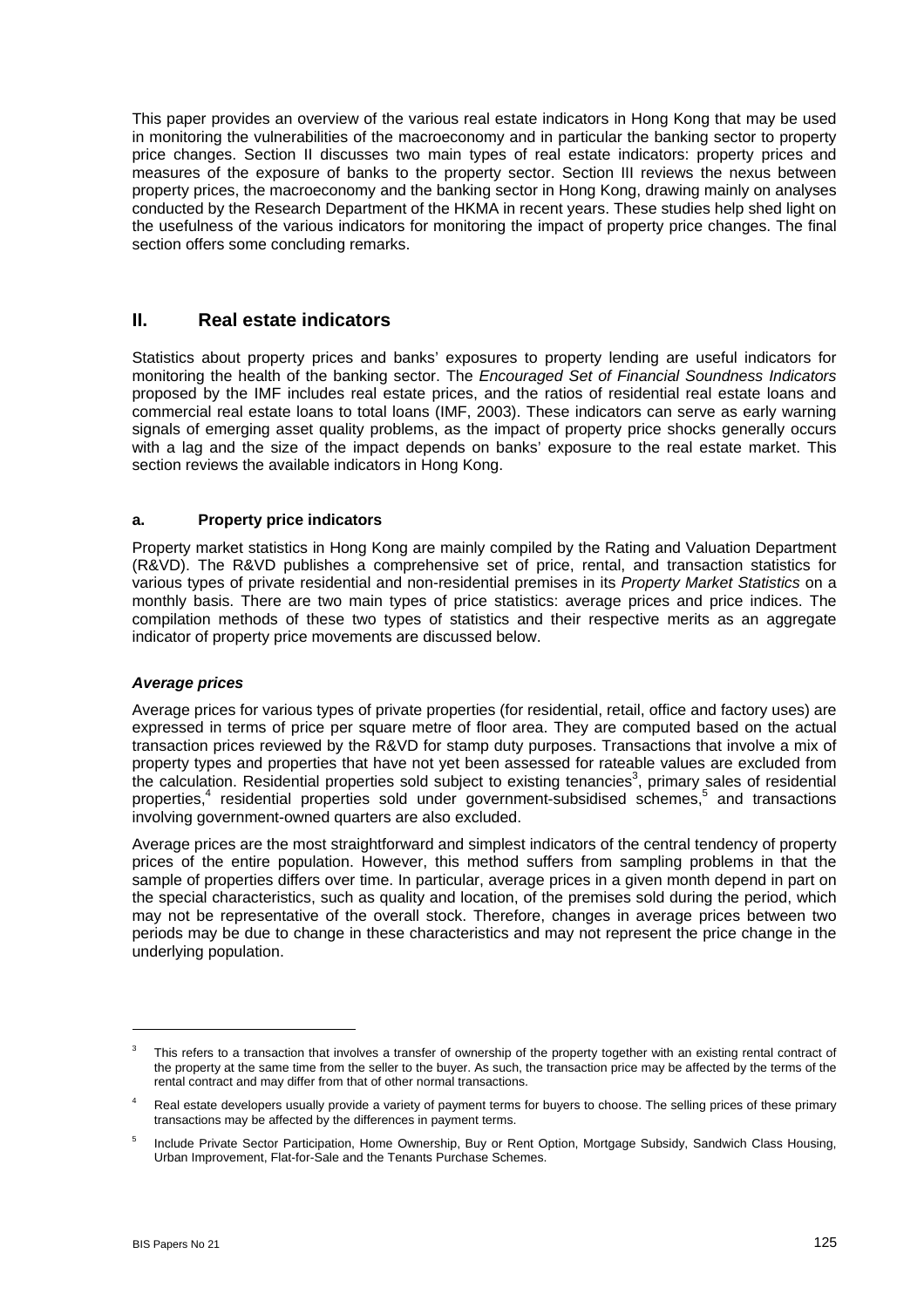## *Price indices*

The price indices are designed to measure changes in prices with quality kept constant. They are derived based on the same set of transaction data for computing the average prices, but using a more sophisticated statistical procedure. The compilation of the indices involves the following steps. First, component indices for different classes of residential properties or different grades of non-residential estates are derived.<sup>6</sup> The indices measure price changes by reference to the factor of sales price divided by the rateable value of a subject property rather than by reference to price per square metre as in the calculation of average prices. The rateable value of a property is an annual rental value assessed by the R&VD as the basis for charging rates.<sup>7</sup> In assessing the rateable value of a property, reference is made to open market rents for similar properties in the locality, with adjustments to reflect differences in size, location, facilities, standards of finish, and management. Therefore, by utilising the rateable values in compiling the price indices, allowance is made not only for floor area but also other qualitative differences between properties. A technical note on how the rateable value can be used to adjust the transaction prices for quality differences is provided in the Appendix.

Secondly, a composite index (*I*) for a certain type of premises such as residential properties is calculated as a weighted average of the component indices, so that:

## $l = \sum l_i w_i$

where *I<sub>i</sub>* and *W<sub>i</sub>* are the component index and weight for property class or grade *i* respectively. The weights for residential premises are based on the proportions of the numbers of transactions of the components in the current and previous 11 months, while those for non-residential premises are based on the proportions of the total floor area of the components in respect of the current and previous 11 months.<sup>8</sup> The use of 12-month rolling transaction data for determining the weights helps smooth out the volatility due to short-term fluctuations.

It should be noted that like average price statistics, the residential price indices do not include transactions of primary sales. However, transaction prices in the secondary market should be able to reflect the market trend owing to a relatively high liquidity in this segment. In recent years, the secondary market accounted for about two-thirds of the total transactions of residential premises (Chart 1). Nevertheless, the indices may be affected by outliers when the number of transactions in a particular class/grade of properties is small. In particular, the number of transactions of a certain grade of non-residential properties for a certain period may not be sufficient to represent the market prices in the whole grade. Finally, to what extent the price indices represent the underlying trends of the entire population depends importantly on whether the rateable values are able to capture all quality differences between properties.

<sup>6</sup> Private residential properties are classified into classes A to E, with saleable area of less than 40  $m^2$ , 40-69.9  $m^2$ , 70-99.9 m<sup>2</sup>, 100-159.9 m<sup>2</sup>, and 160 m<sup>2</sup> or above, respectively. Private office premises are divided into grades A to C, with grade A offices having the best quality in terms of, for example, finishes, layout flexibility, size of floor plates, management services, and parking facilities.

<sup>7</sup> Rates are one of indirect taxes levied on properties, which are charged at a percentage of the rateable value. The rateable values are reviewed annually so as to reflect up-to-date information.

<sup>8</sup> In calculating the weights, numbers of transactions are used for residential properties rather than the total floor area as for non-residential properties. This is because the variety, in terms of floor area, of residential properties is relatively small compared with that of the non-residential properties.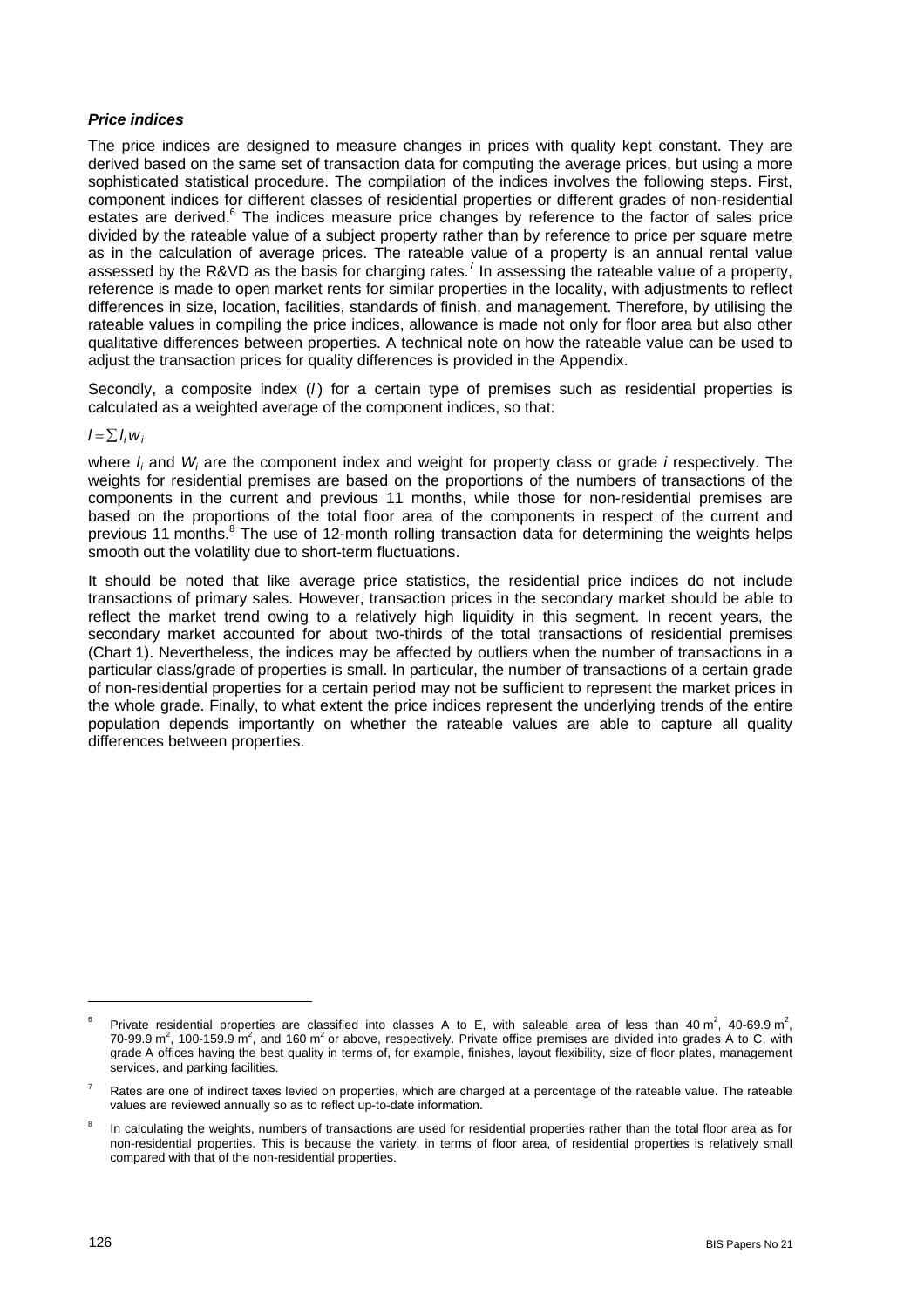### Chart 1





## *Recent developments in property prices*

Chart 2 plots the price indicators discussed above over the past two decades. Panel A compares the levels of the price indices for various types of private properties including residential, office, retail shops and flatted factories. Panel B depicts the growth rates of these indices. Panel C compares the residential property price index with some average price indicators. A number of observations are worth noting.

### Chart 2

## **Developments in property prices**

### **A. Property price indices**

1981 Q1 = 100 (semi-logarithmic scale)

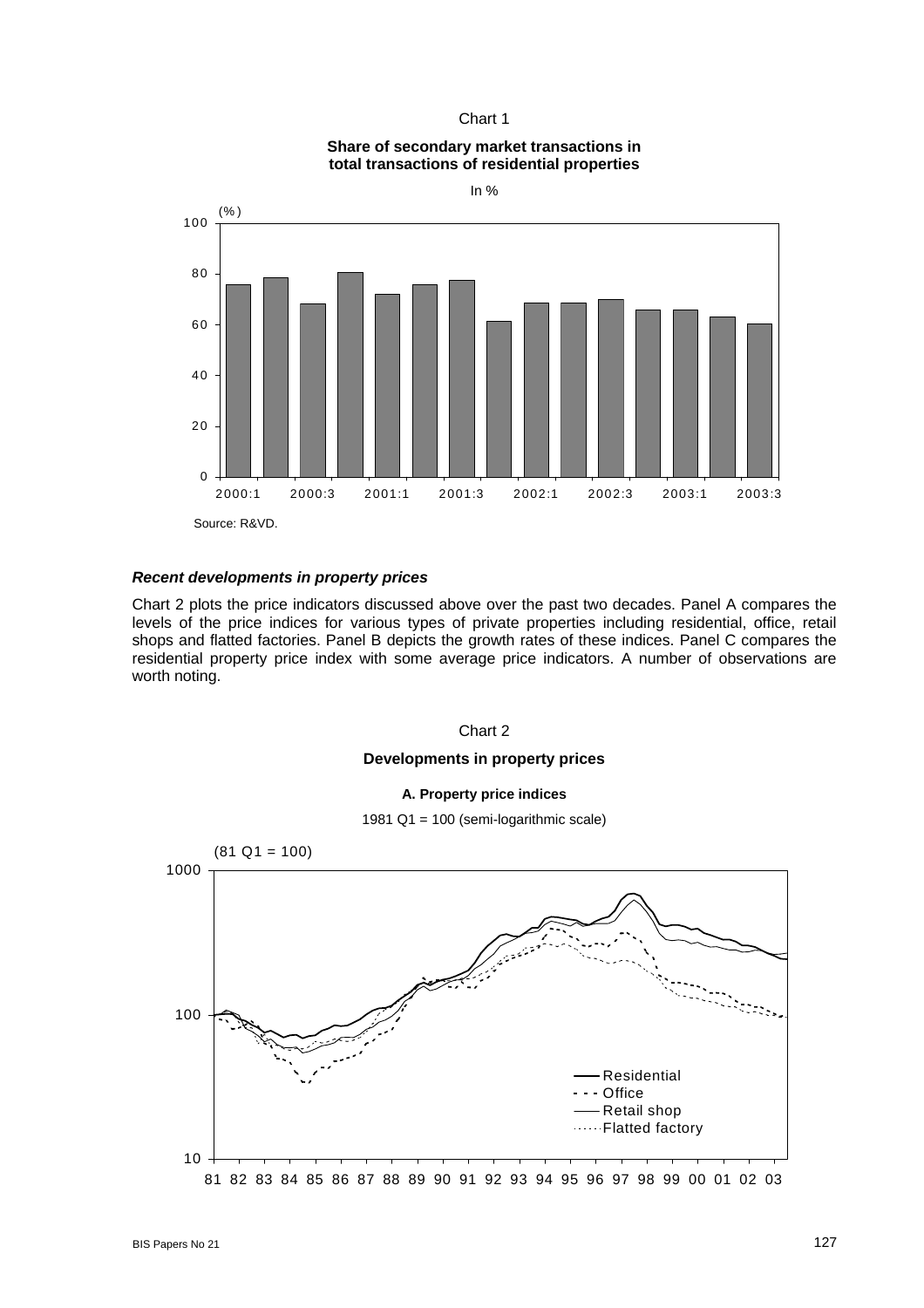### **B. Growth in property price indices**

Annual percentage changes



#### **C. Price index and average prices for class B residential property**

 $1990$  Q1 = 100



Source: R&VD.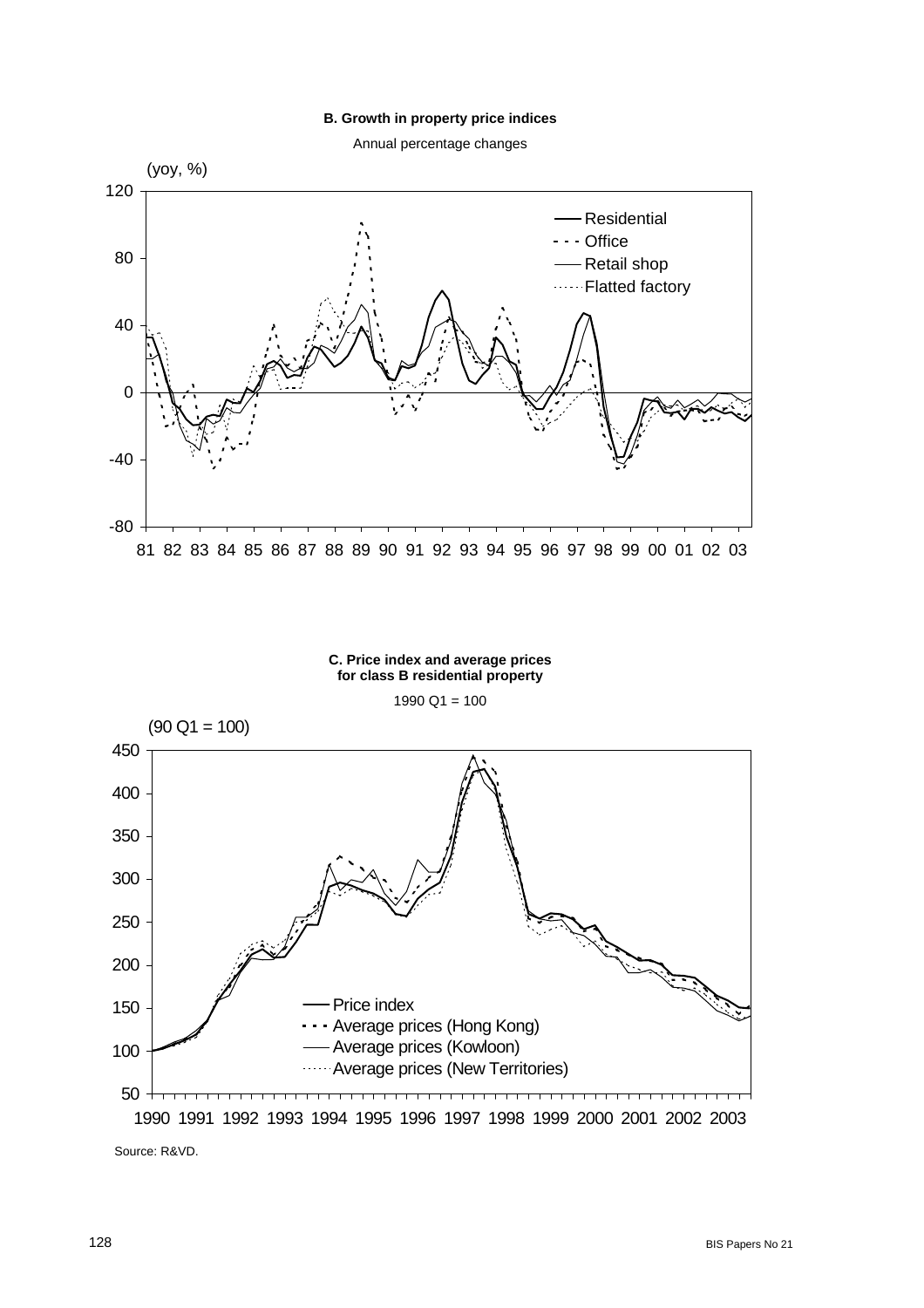First, the price indices for all types of private (residential and non-residential) premises have declined sharply in recent years. The price indices for residential, retail and office properties were generally rising from the mid-1980s up to the onset of the Asian financial crisis in 1997, with a notable correction in 1994-95.<sup>9</sup> Since the burst of the bubble in 1997, prices of retail shops, residential and office properties have dropped by more than 55%, 60% and 70% respectively.

Secondly, the price index for flatted factories reached a peak much earlier than the other price indices and started to fall from the early 1990s.10 This reflected a decline in demand for factories due to the relocation of Hong Kong's manufacturing sector to the Mainland of China.

Thirdly, because the levels of these indices are dominated by pronounced trend-wise increases, they obscure several episodes of sharp price fluctuations, as indicated by the growth rates of the indices. In particular, the residential price index has undergone recurrent fluctuations, reaching peaks of four-quarter growth rates of 25%-60% in 1991-92, 1994, and 1997 and troughs with declines of 10% in 1995, 39% in 1998, and 17% in 2003.

Finally, indicators of average prices have had broadly the same trends as the price indices. During Q1/1990-Q3/2003 the price index for the class B residential properties recorded an average year-onyear growth rate of 6%, compared with annual increases of 5%-6% in average prices for the same class in the three broad districts.

The large swings in property prices raise questions as to what drives property prices, and whether speculative activities lead to bubbles. There are indicators supporting the argument that a property bubble developed and burst in the 1990s.<sup>11</sup> One is the Affordability Index of Home Purchasers, which is compiled by the R&VD on a quarterly basis. The index measures the effect of changing prices, mortgage rates and household incomes on the ability of purchasers to afford a mortgage. It is derived by dividing a typical monthly mortgage repayment by the median household income.<sup>12</sup> A rise in the index represents deterioration in affordability. Having increased significantly during the boom period, the index declined sharply in the past five years (Chart 3). It has dropped by more than 70% since the second quarter of 1997, as the declines in property prices and mortgage rates outweighed the fall in median household income. The ratio of property prices to GDP shows a similar pattern, but with a smaller decline, as it does not reflect the effect of lower mortgage rates.

Another indicator is the so-called buy-rental gap, which compares the cost of purchasing and maintaining a flat to the cost of renting it. A simple measure of this is compiled by the Research Department of the HKMA, as the difference between an estimated effective funding cost and rental vield.<sup>13</sup> The buy-rental gap widened considerably in the 1990s, reaching a peak in early 1998, reflecting mainly the rise in prices which drove down rental yields (Chart 4). Thus, it was increasingly more expensive to buy than to rent a property. The widening and persistence of the positive gap was probably supported by expectations of future capital gains. The gap fell in recent years due to the decline in interest rates as well as the increase in rental yield. The latter was owing to a sharper drop in prices than in rentals. The gap has declined to negative territory since the second quarter of 2001

<sup>9</sup> The declines between mid-1994 and late 1995 were mainly due to the implementation of a package of anti-speculative measures by the government as well as increases in interest rates.

<sup>&</sup>lt;sup>10</sup> Flatted factories refer to premises designed for general manufacturing processes and normally intended for sale or letting by the developers. They exclude factory premises that are primarily purpose-built for specialised manufacturing processes and usually for occupation by a single operator.

<sup>&</sup>lt;sup>11</sup> It is difficult to estimate the fair values of property prices. Peng (2002) presents two different empirical models of property prices that combine fundamental variables with the concept of speculative bubbles. Both approaches indicate a significant bubble component in property prices in the earlier part of the 1990s.

<sup>&</sup>lt;sup>12</sup> The mortgage repayment is estimated assuming a 20-year mortgage on 70% of the purchase price for a 50m<sup>2</sup> flat. The purchase price is estimated by applying the average price for a class B residential unit. The median household income is deseasonalised.

 $13$  Specifically, the buy-rental gap is calculated as:

 $[((1 - downpayment ratio) \times mortgage rate) + (downpayment ratio \times 1-month time deposit rate)] - rental yield.$ 

The terms in the square bracket represent the effective funding rate. To derive the latter, the downpayment ratio is taken as 30%, and the mortgage rate is a weighted average for new loans approved. The 1-month time deposit rate is used to represent opportunity cost of foregone interest earnings on downpayments. Rental yield refers to the average of yields on residential premises in classes A and B.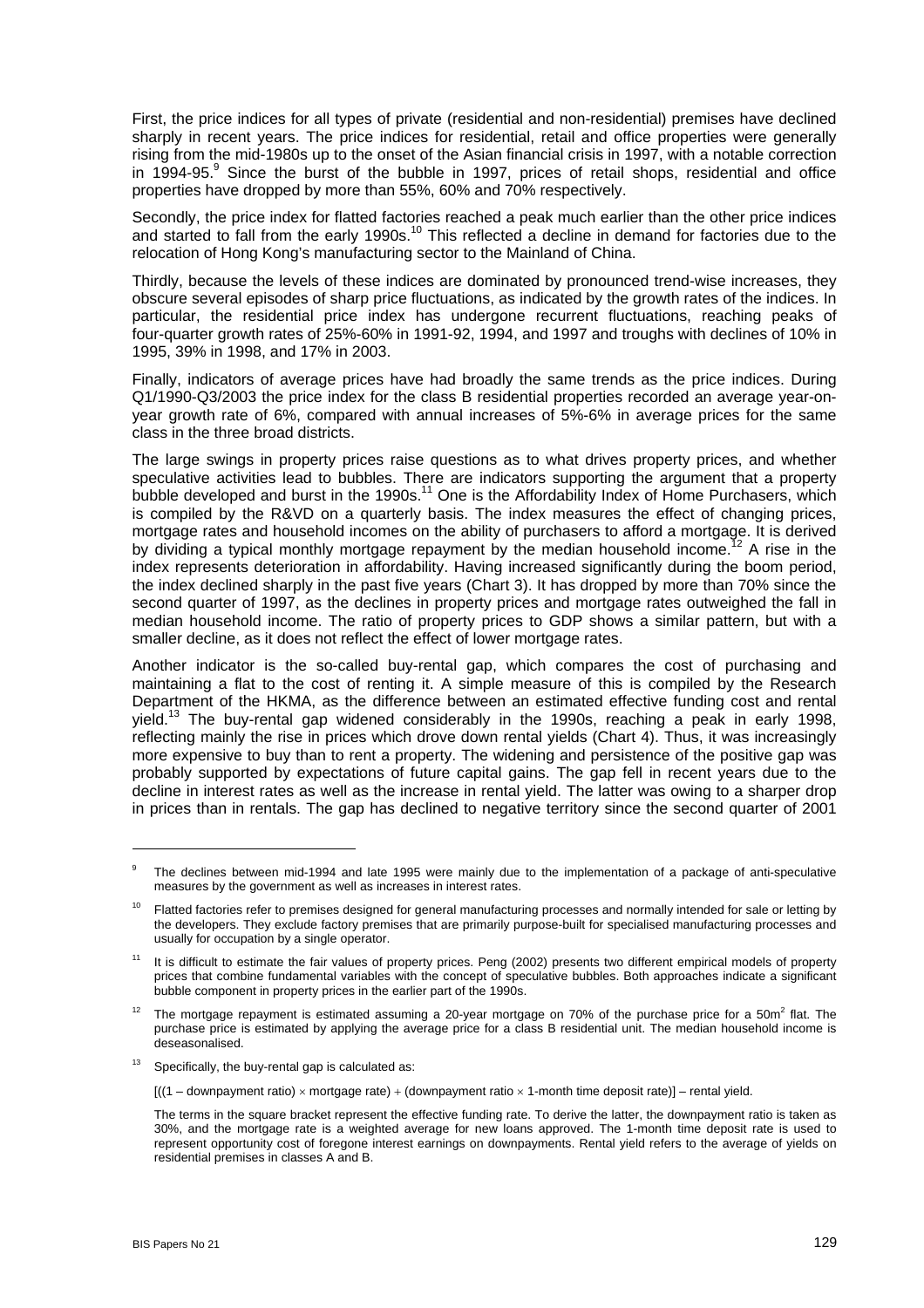and stayed around -3.5% in recent quarters. The widened negative gap suggests incentives for households to purchase rather than rent flats, subject to expectations of future capital gains/losses.



Sources: R&VD; HKMA Research Department staff estimates.



Source: HKMA Research Department staff estimates. 1990 1991 1992 1993 1994 1995 1996 1997 1998 1999 2000 2001 2002 2003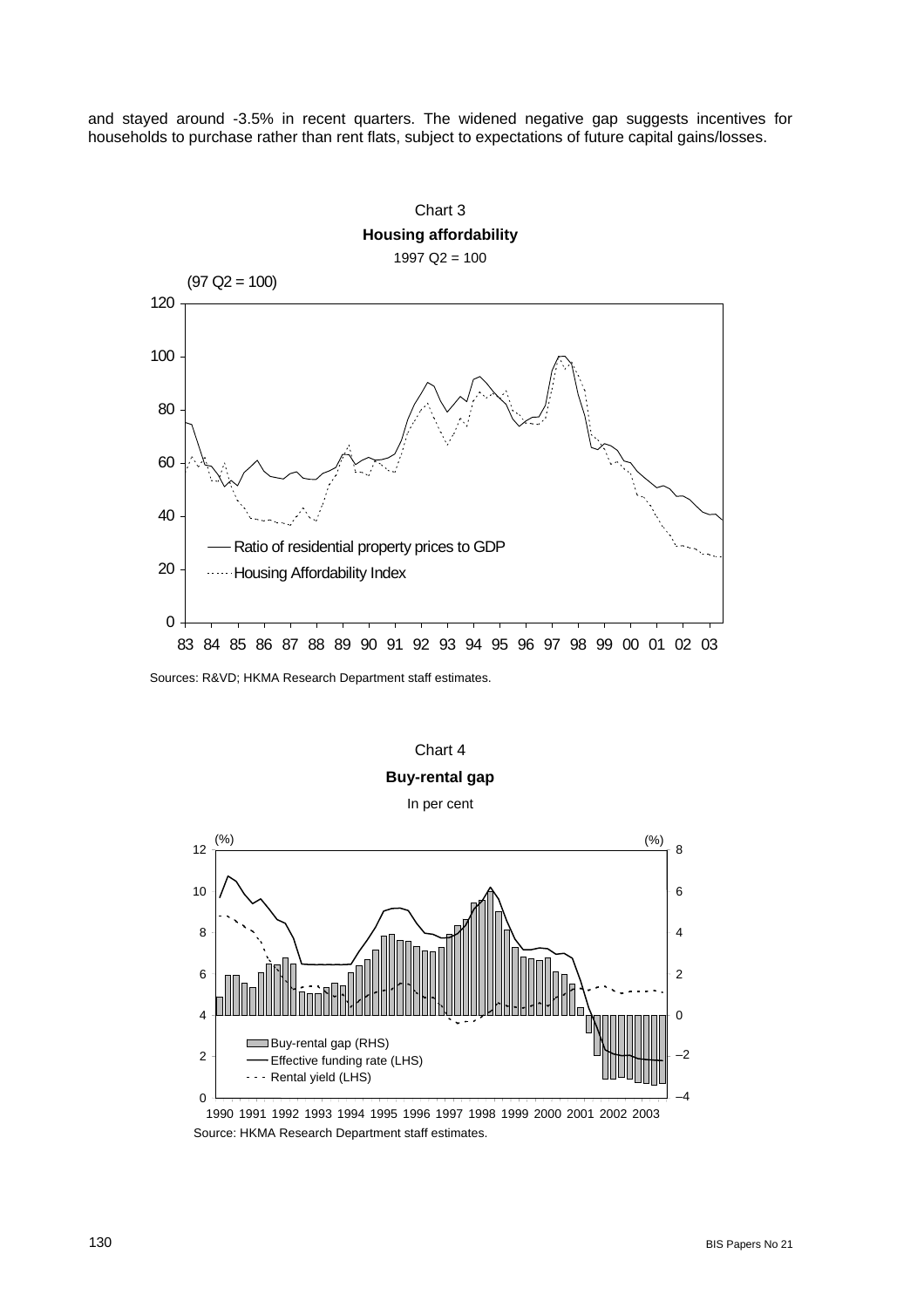## **b. Indicators of property lending exposure**

In Hong Kong, the banking sector's exposure to the property market is mainly related to residential mortgage lending and loans for construction, property development and investment. The HKMA collects statistical information about these loans through a regular statutory return. The statistics are published on a quarterly basis by the HKMA in its statistical bulletin.

Property-related loans have increased significantly over the past two decades. Both residential mortgage loans and loans for property development and investment grew rapidly between 1990 and 1997, by an average annual rate of 227%.14 Subsequently, residential mortgage loans increased at a much slower rate in 1998-2002, while loans for property development and investment dropped considerably (Chart 5).



# Chart 5 **Outstanding amount of property lending**

The share of property-related lending - including both residential mortgage loans and loans for property development and investment - in total loans for use in Hong Kong also increased over the past two decades from around 30% in the mid-1980s to over 50% in 2003 (Chart 6).<sup>15</sup> The rise in recent years was mainly attributable to an increase in the share of residential mortgage lending by banks, while the share of loans for property development and investment was generally stable. It should be noted that the actual exposure is likely to be higher than is suggested by these statistics, which do not include other consumer and corporate loans extended against property collateral. Data on the latter are not available, but anecdotal evidence indicates that they are significant.

In order to contain the risks associated with excessive concentration or expansion of bank lending to the property market, a number of prudential measures have been adopted by the HKMA and the banking industry over the years. These include a guideline issued by the HKMA in 1994 to banks to maintain their ratio of property lending to loans for use in Hong Kong at about the industry average of 40%. The guideline was well observed in the aggregate during the boom period. It was withdrawn in 1998, as the property market was no longer overheated and banks were much more restrained in their

<sup>&</sup>lt;sup>14</sup> A reclassification of loans was implemented in 1989, which explained the sharp rise in loans for property development and investment in that year. Specifically, from 1989 loans are classified according to the usage rather than the main business of the borrower as in the past.

<sup>&</sup>lt;sup>15</sup> Loans for use in Hong Kong are those for financing economic activity in Hong Kong, but do not include those for financing import and export trades.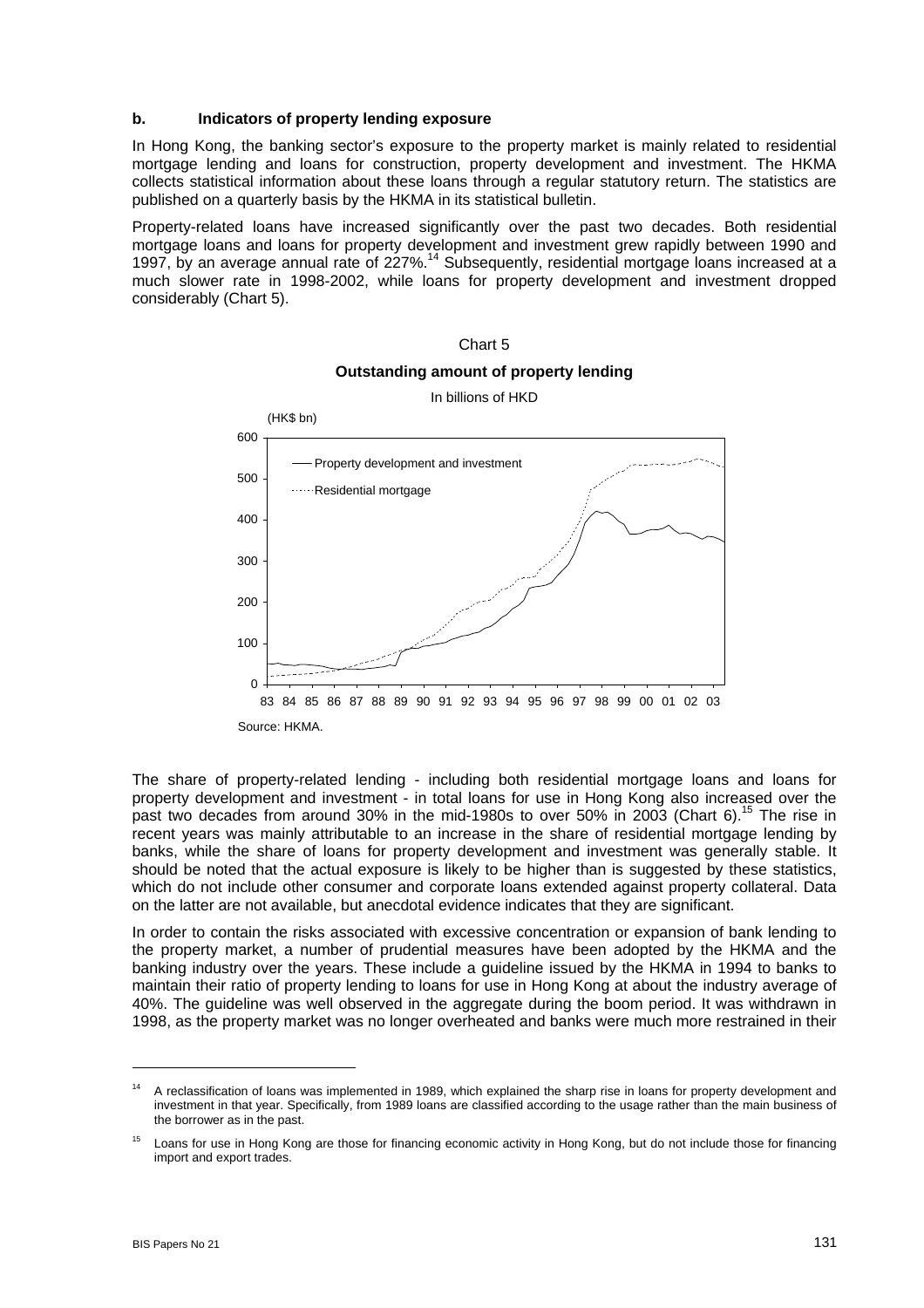property lending. The increase in the ratio in recent years mainly reflected a contraction in lending to other sectors as a result of the economic slowdown.





In view of the increasing importance of residential mortgage lending in banks' loan portfolios, the HKMA also started to conduct a monthly survey on residential mortgage loans from December 1992. This is in addition to the collection of data on outstanding amounts of residential mortgage loans through the statutory return on a quarterly basis. Following rounds of enhancement, the monthly survey now collects key indicators on banks' mortgage business including value and number of new loans approved during the month, amount of outstanding loans, asset quality of mortgage loans, and interest rate spread against the best lending rate of new loans. These more frequent and more detailed statistics are useful for monitoring and assessing banks' exposure to property market developments.

Reflecting the sharp decline in property prices in recent years, there has been an increase in the phenomenon of negative equity.16 The HKMA has conducted a survey to obtain information on banks' residential mortgage loans in negative equity since the third quarter of 2001. The information collected includes the number of mortgage loans in negative equity, their total outstanding value, the loan-tovalue ratio breakdown, and the breakdown of interest rate spread against the best lending rate. The number of residential mortgage loans in negative equity rose substantially to over 20% of the total mortgage borrowers by the end of the second quarter of 2003, with the loan-to-value ratio averaging 127% (Chart 7). At the end of the next quarter, aggregate outstanding loans amounted to HK\$ 155 billion or 29% of total residential mortgage loans. The unsecured portion of these loans was estimated at about HK\$ 33 billion or around  $6\%$  of the total.<sup>17</sup> Nevertheless, the three-month delinquency ratio of mortgage loans in negative equity declined to 2.2%, from 2.9% in the third quarter of 2002.

<sup>&</sup>lt;sup>16</sup> A loan is regarded as in negative equity if its outstanding loan amount exceeds the market value of the mortgaged property.

<sup>&</sup>lt;sup>17</sup> These figures relate only to the residential mortgage loans provided by authorised institutions on the basis of first mortgages, which do not reflect the situation of mortgage loans associated with government-funded co-financing schemes and private sector co-financing schemes.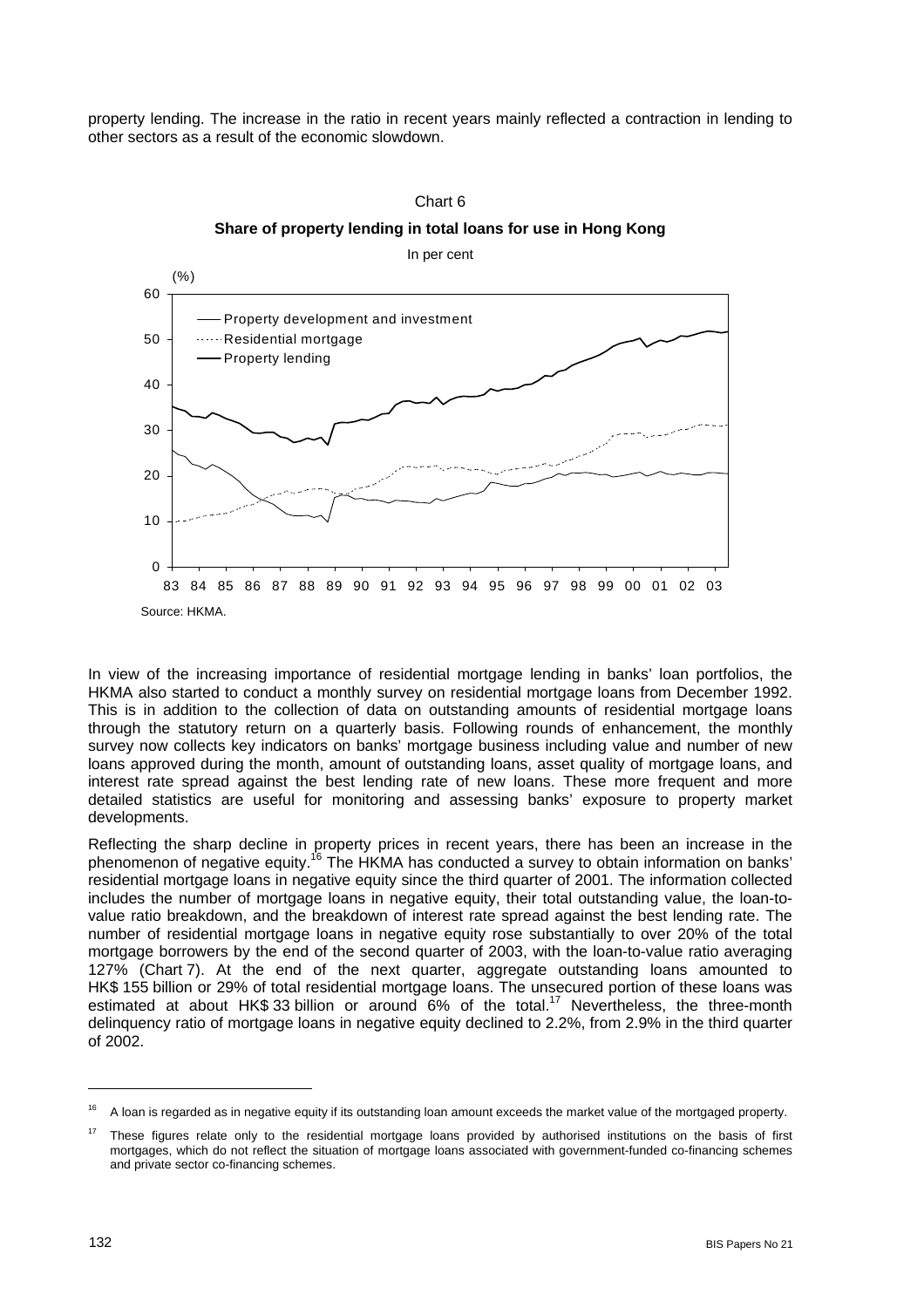## Chart 7

## **Residential mortgage loans in negative equity**

As a percentage of total mortgage borrowers/loans



## **III. Property, the macroeconomy and banking performance**

Fluctuations in property prices may affect the banking sector via its direct exposure to the property market and indirect effects due to the associated changes in overall economic conditions. The sharp declines in property prices in the past five years have contributed importantly to the weak economy and persistent deflation. Banks' profits have declined significantly from the pre-1997 levels, reflecting in part an increased provision for loan losses. Nevertheless, the banking sector as a whole remains healthy, with a relatively high capital ratio which averaged 15.6% at end-September 2003. This section provides a brief summary of the effects of property price declines on the economy and particularly the banking sector, based on a number of studies by HKMA Research Department staff in the past few years.

## **a. Property prices and the macroeconomy**

The economy is affected by fluctuations in property prices through a variety of channels. Changes in property prices can influence private consumption and investment through wealth and balance-sheet effects. The phenomenon of negative equity may have reinforced the wealth or balance-sheet effects on consumption, as households with negative equity are more likely to have responded to price declines by increasing savings to strengthen their balance sheets. Property price fluctuations also affect consumer price inflation via a direct channel through declines in rentals and an indirect channel through weak aggregate demand.

Peng et al (2001) review the various linkages between the property market and the macroeconomy in Hong Kong. In particular, the study uses a multi-equation structural model to assess the impact of property price declines on economic growth. The results suggest that declines in property prices have reduced growth by affecting private investment and, to a lesser extent, consumption spending. This has been an important reason for the weakness in domestic demand notwithstanding strong increases in the exports of goods and services in recent years (Chart 8). However, any estimate of the effects should be interpreted with caution for a number of reasons. First, there are interactions between the property sector and the rest of the economy. In particular, while weak property prices may depress growth, weakening in economic activity reduces the demand for property and therefore prices.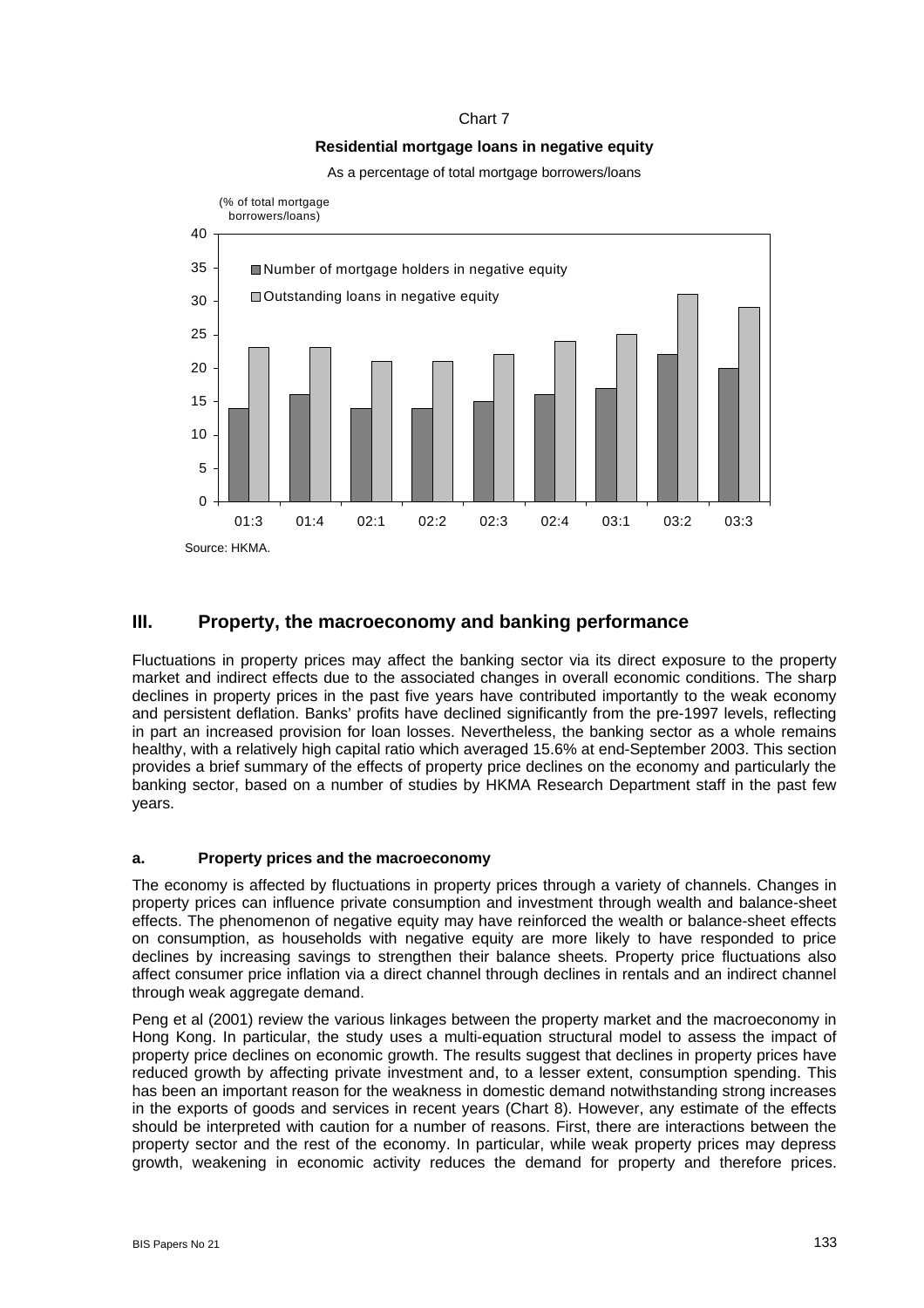Secondly, property prices and other parts of the domestic economy are subject to common shocks such as changes in external demand, a factor particularly important for Hong Kong.





On an accounting basis, declines in property rentals have contributed about half of the total decline in the consumer price index (CPI) since 1998. Considering the interaction between the property market and the rest of the economy, the exact size of the contribution may be above or below this number. However, it is fair to say that property price falls have played an important role in consumer price deflation in Hong Kong (Chart 9). Ha et al (2002) estimate a model of inflation for Hong Kong, and find that domestic prices are influenced by property prices, reflecting the lagged effect of rentals which are stickier due to lease contracts, as well as weak aggregate demand.

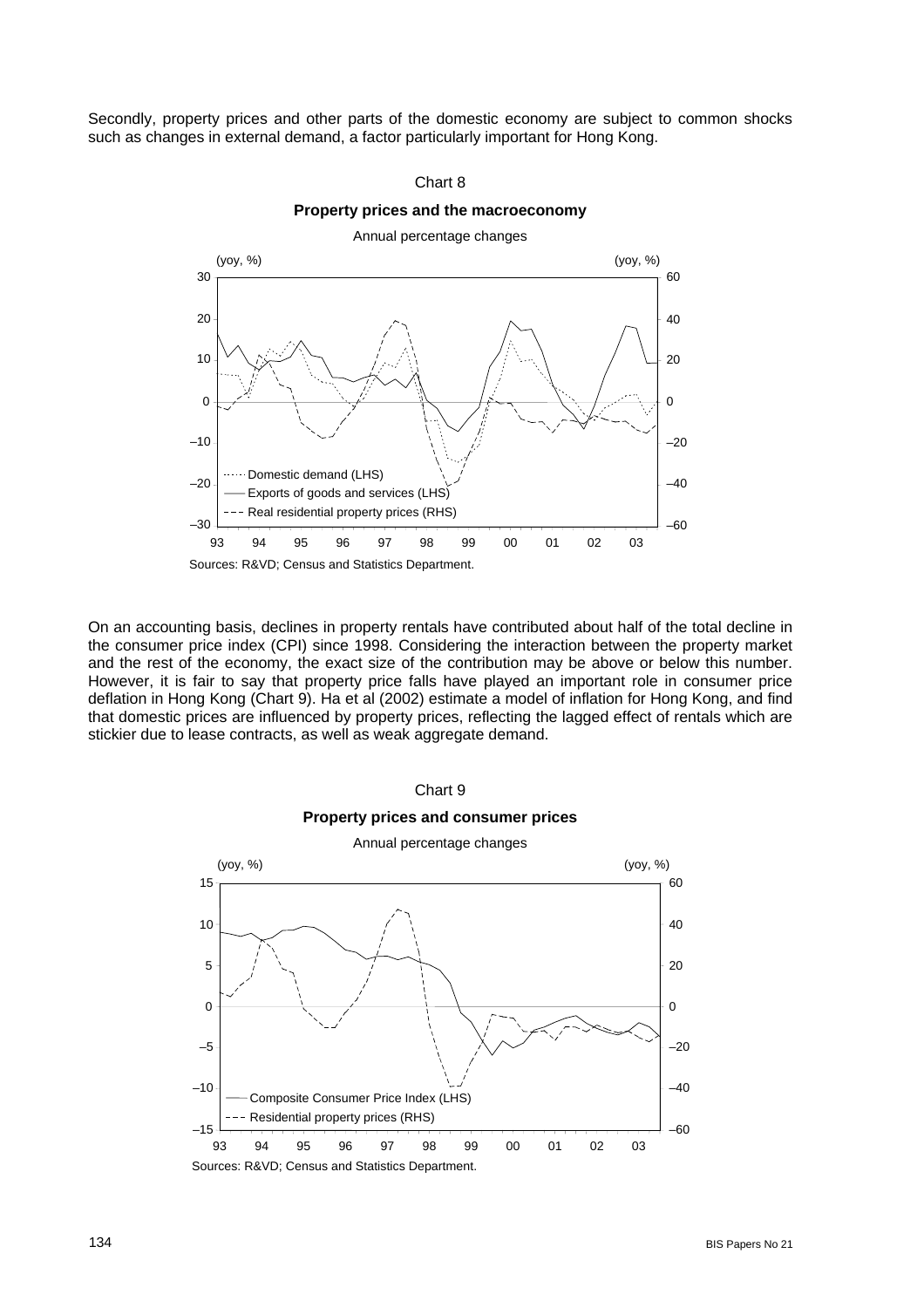## **b. Property prices and bank lending**

The widespread practice of using property as collateral for consumer and business loans in Hong Kong points to the importance of balance-sheet and credit effects. There can be significant feedback and magnification effects through the function of the financial intermediaries. In boom periods with rising asset prices, as the net worth of households and corporations increases, so do banks' balance sheet positions and lending capacity, which may foster a credit boom and which reinforces the rise in asset prices and magnifies the effects on private spending. Conversely, under generalised asset price deflation, the negative effects on households' and banks' balance sheets can become self-reinforcing, creating a credit crunch and worsening the contractionary effects triggered by the original drop in asset prices.

Gerlach and Peng (2002) study the nexus between output, property price and bank lending in Hong Kong. They find that bank lending appears to be mainly demand-driven and that the direction of influence goes from property price to bank credit. This implies that financial intermediaries did not play an "accelerator" role in the run-up of the property prices during the boom periods. Part of the reason would be related to the prudential regulation and risk control by banks in granting loans, which limited the responses of credit to property price changes. In particular, the study finds that the maximum loanto-value ratio of 70%, which was adopted by the banking industry voluntarily in 1991 and later incorporated in the HKMA's guidelines on property lending, helped limit credit expansion in the bubble period.

## **c. Property prices and bank profitability**

Banks' balance sheets and profitability have been affected by the downturn in the economy and the property market. Retail banks in Hong Kong experienced a considerable decline in profitability following the Asian financial crisis (Chart 10A). Profitability recovered somewhat in 2000-02, but remained below its pre-crisis level. The decline in profitability was associated with a deterioration in asset quality. Specifically, the ratio of classified loans to total loans of retail banks rose substantially from around 2% in 1997 to over 10% in 1999 before falling gradually to 4.5% at the end of September 2003 (Chart 10B).



Chart 10

**Retail banks' profitability and asset quality** 

Source: HKMA.

The mortgage delinquency ratio (defined as mortgage loans overdue for more than three months relative to total mortgage loans) rose substantially from 0.3% in mid-1998 to over 1.4% in 2001 before falling gradually to below 1% in November 2003 (Chart 11). On the other hand, the ratio of rescheduled loans has been rising since the data for September 2001 were first released by the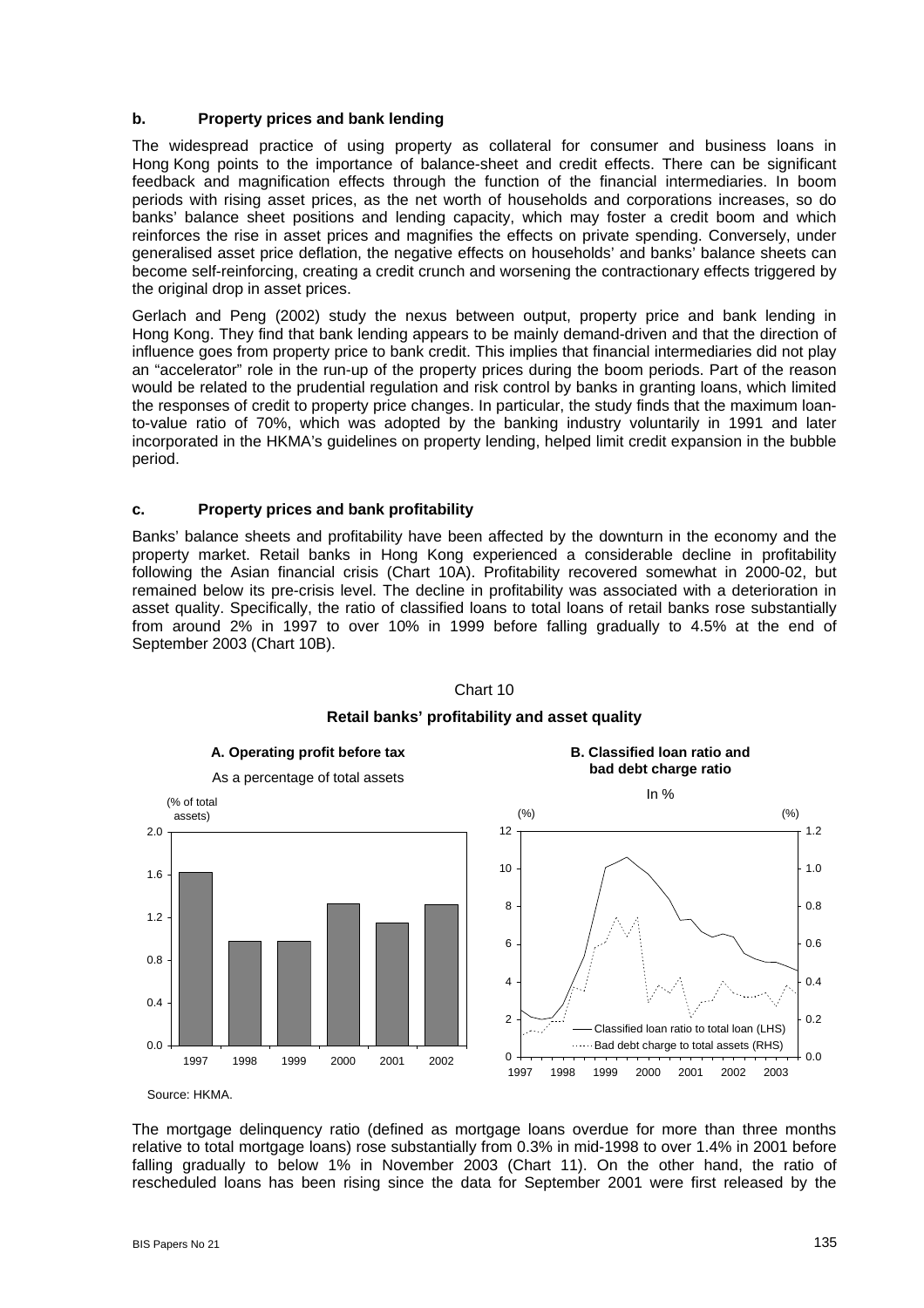HKMA. The continued rise in the rescheduled loan ratio suggests that banks were accommodative in restructuring mortgage loans for borrowers in financial difficulty, thereby taking the pressure off mortgage delinquencies. While the mortgage delinquency ratio has increased substantially in recent years, it remained low compared with the overall ratio of loans overdue for more than three months.



There have been a number of studies on the determinants of bank profitability in Hong Kong, using both aggregate and bank-level data. Shu (2002) finds that declines in residential property prices, reduced economic growth, and persistent consumer price deflation have had significant impacts on banks' asset quality. A study by Jiang et al (2003) suggests that the deterioration in banking institutions' profitability in recent years was mainly attributable to the adverse macroeconomic environment in Hong Kong, particularly the persistent deflation in general prices, which was in part due to declines in property prices as discussed above. Gerlach et al (2003), using confidential supervisory bank-level data, find that banking performance is affected by macroeconomic developments with the net interest margin of smaller banks being more exposed to changes in economic conditions. The collapse of the property "bubble" has also put banks under distress due to the generally large exposure to property-related lending. However, and perhaps surprisingly, the asset quality of propertyrelated loans is found to be *less* sensitive to changes in economic conditions including property prices than that of other types of bank lending. This is in line with the stylised fact that mortgage lending is less risky than most other bank loans.

# **IV. Conclusions**

This paper provides an overview of the real estate indicators that may be useful for monitoring the vulnerability of the banking sector in Hong Kong to fluctuations in property prices. Two types of indicators are reviewed: property prices and statistics of banks' exposure to property-related lending. These statistics are published on a regular basis by the R&VD and the HKMA respectively. In view of the increasing importance of residential mortgage lending in banks' loan portfolios, the HKMA has conducted a monthly survey on residential mortgage loans to obtain higher frequency and more detailed information, which is now also published.

The sharp declines in property prices have had a significant impact on the economy and the banking sector. Banks' asset quality and profitability fell considerably in the wake of the Asian financial crisis. These indicators have rebounded in more recent years, but remained below their pre-crisis levels. Nevertheless, the banking sector as a whole has remained in a healthy position, as evidenced by the strong capital position and high asset quality and profitability relative to banks in other economies in the region.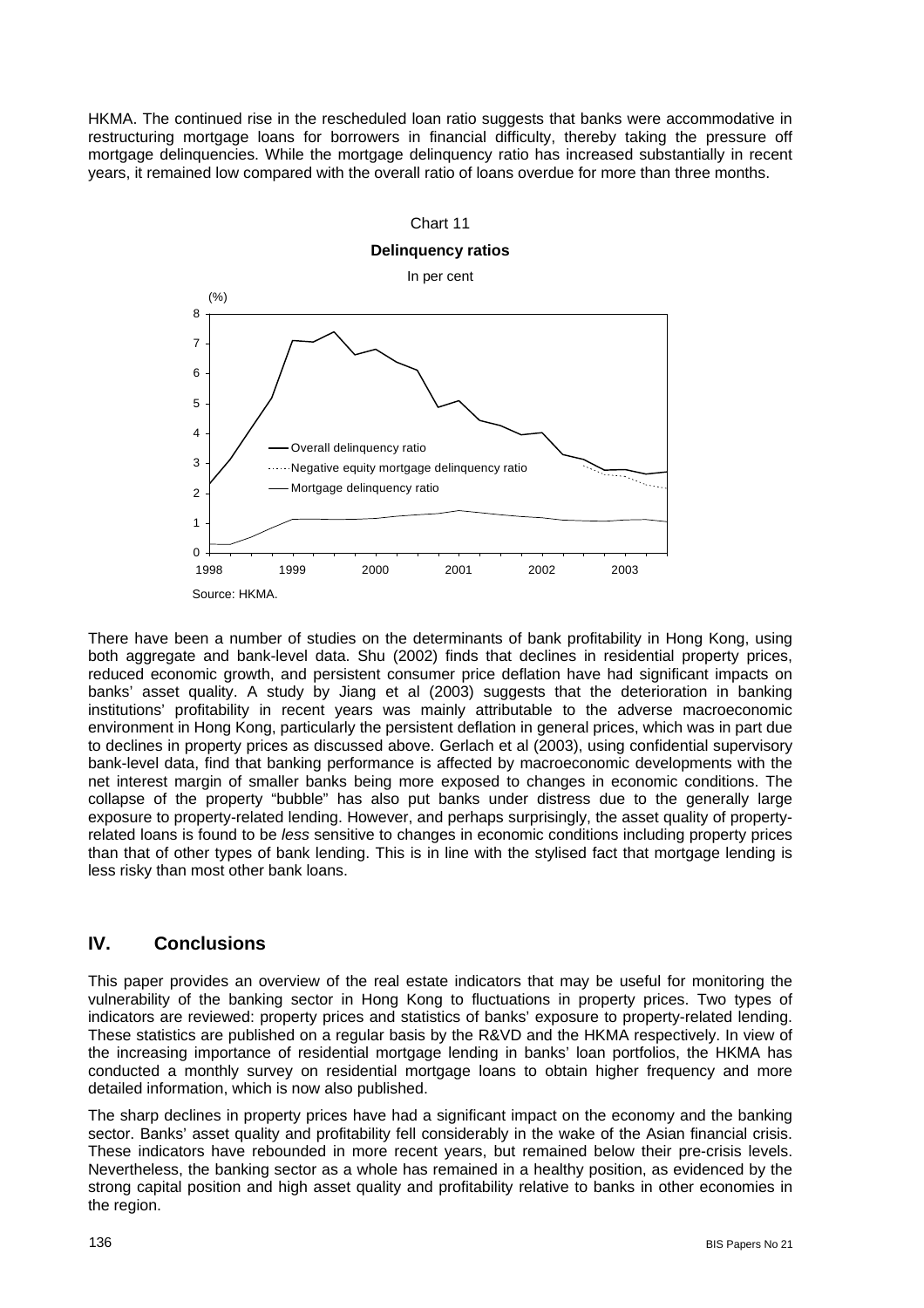# **Appendix: The use of rateable value for adjusting quality differences between properties**

This appendix illustrates how rateable values can be utilised to adjust transaction prices for differences in quality characteristics between properties.

The rateable value is an estimate of the annual rental value of a property at a reference date, assuming that the property is then vacant and to let. It is the basis on which rates, one of Hong Kong's indirect taxes on properties, are charged. In assessing the rateable value, reference is made to other open market rents agreed at or around the date of assessment, for similar properties in the locality, with adjustments to reflect any differences in size, location, facilities, standards of finish and management. The rateable value is reviewed annually by R&VD so as to reflect more up-to-date rental values of the properties.

Consider that the sale price of a property is determined by the average market price and a number of quality factors such as size, location, age, management services and facilities, etc. Algebraically, the sale price (*P*) of a specific property can be expressed as:

$$
P = \overline{P} + \overline{P}X_1 + \overline{P}X_2 + \overline{P}X_3 + ... + \overline{P}X_k = \overline{P}(1 + X_1 + X_2 + X_3 + ... + X_k)
$$
(1)

where  $\overline{P}$  is the central tendency of the property prices in the entire population (it can viewed as the market price of a "typical" property in the population).  $X_i(i = 1, 2, 3, ..., k)$  are the quality factors, which measure the deviation of the sale price of the specific property from the market price of the "typical" property due to quality differences. For example, if, other things being equal, the size of the specific property is smaller than that of the "typical" property, then the value of the quality factor for size will be negative.

Assume that the assessment of rateable value of a property is based on the same set of quality factors as in the determination of sale price, and the influence of individual quality factors on sale price and rateable value are the same.<sup>18</sup> Given these assumptions, the rateable value  $(R)$  of the specific property can be expressed as:

$$
R = \overline{R}(1 + X_1 + X_2 + X_3 + ... + X_k)
$$
 (2)

where  $\overline{R}$  is the central tendency of the rateable values in the entire population. Thus, the factor of sale price divided by rateable value is:

$$
\frac{P}{R} = \frac{\overline{P}(1 + X_1 + X_2 + X_3 + \dots + X_k)}{\overline{R}(1 + X_1 + X_2 + X_3 + \dots + X_k)} = \frac{\overline{P}}{\overline{R}}
$$
\n(3)

By keeping the rateable values (and hence  $\overline{R}$ ) unchanged in consecutive periods, changes in the factor of  $P/R$  represent changes in  $\overline{P}$ , that is, the central tendency of the property prices in the entire market.

<sup>&</sup>lt;sup>18</sup> In reality, the degrees of influences on price and rent (rateable value) for some quality factors may not be the same. For example, the age of a property usually has a greater influence on price than rent in Hong Kong.